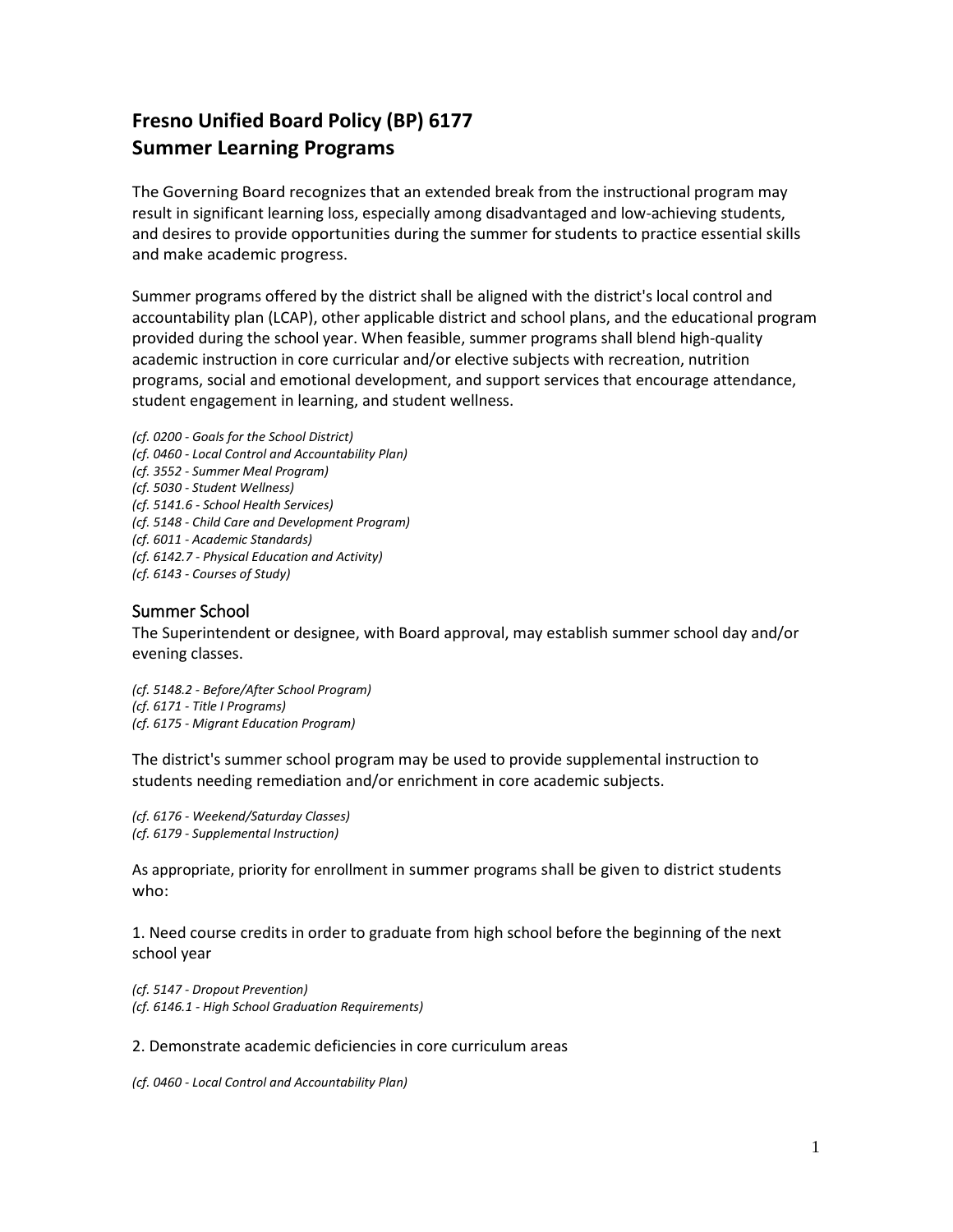The remaining openings shall be offered to other district students on a first-come first-served basis.

### **Attendance**

Because summer courses cover extensive instructional content in a relatively short time period, students who have more than three excused absences or one unexcused absence may not receive credit for summer session class(es) unless they make-up missed work in accordance with law, Board policy, and administrative regulation.

*(cf. 5113 - Absences and Excuses) (cf. 6154 - Homework/Makeup Work)*

Sites for summer school programs may be rotated in an effort to make summer school programs more accessible to all students, regardless of residence or regular attendance area, and to accommodate the maintenance needs of district schools.

#### Additional Summer Learning Opportunities

The Superintendent or designee may collaborate with parent/guardians, city and county agencies, community organizations, childcare providers, and/or other interested persons to develop, implement, and build awareness of organized activities that support summer learning.

*(cf. 1400 – Relations Between Other Governmental Agencies and the Schools) (cf. 1700 – Relations Between Private Industry and the Schools)*

Strategies to support summer learning may include, but are not limited to: 1. Providing information to students and parents/guardians about summer reading programs scheduled to be conducted by public libraries or community organizations

2. Collaborating with the local parks and recreation agency and/or community organizations to provide day camps, sports programs, or other opportunities for physical education and activity

*(cf. 1330.1 – Joint Use Agreements)*

3. Collaborating with workforce development agencies, businesses, and community organizations to provide summer job training opportunities that include an academic component

*(cf. 3260 – Fees and Charges) (cf. 5113.2 – Work Permits) (cf. 6178.1 – Work-Based Learning)*

4. Encouraging reading in the home, such as providing lists of recommended reading to students and parents/guardians, establishing a target number of books or pages, and providing prizes for achievement of reading goals

*(cf. 6020 – Parent Involvement)*

5. Assigning summer vacation homework in core curricular subjects(s) for extra credit

6. Conducting occasional, interactive "fun days" during the summer to provide activities related to art, music, science, technology, mathematics, environmental science, multicultural education, debate, or other subjects